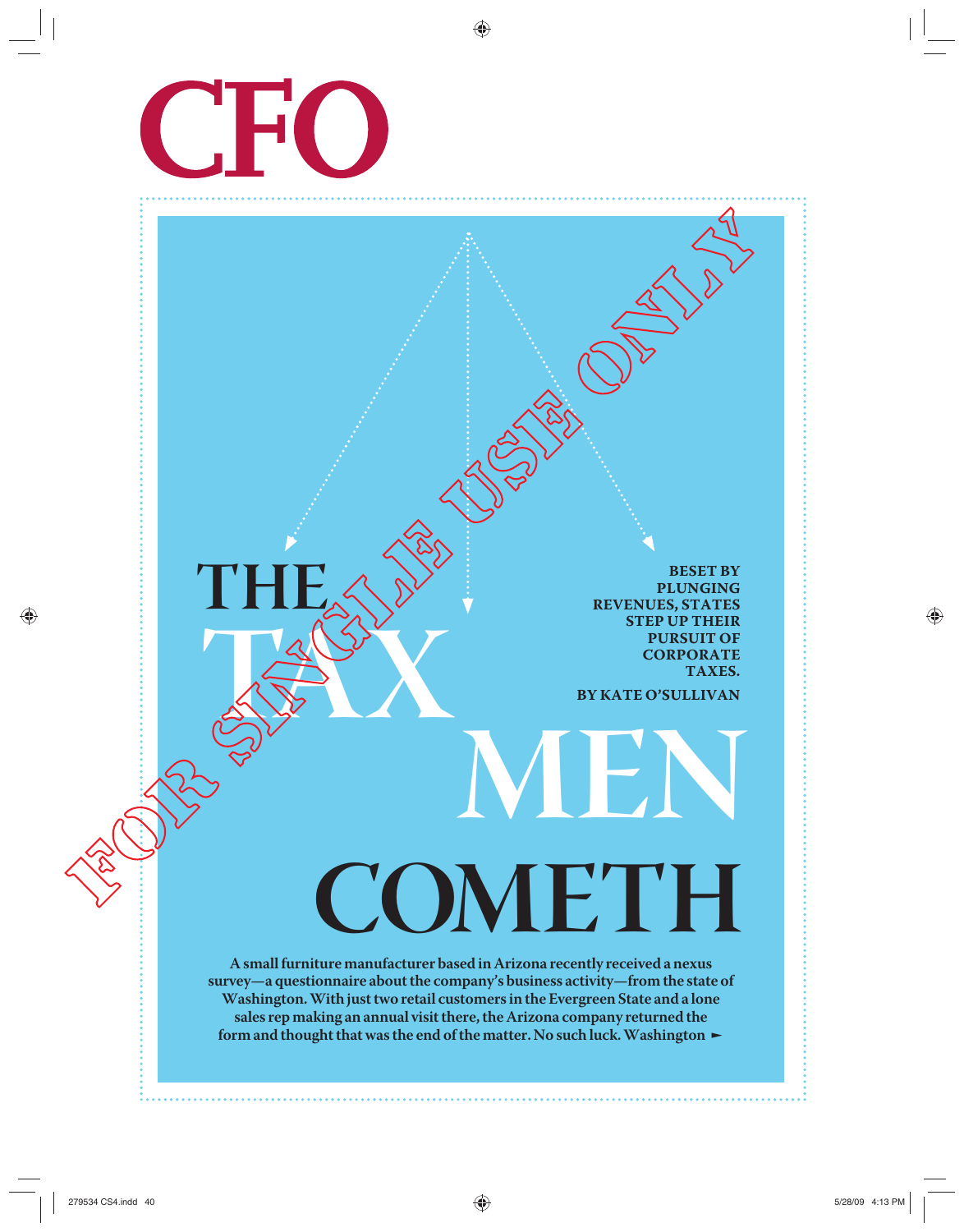#### The **Tax Men** Cometh

assessed the Arizona furniture manufacturer "a substantial income tax," according to Marvin Kirsner, a tax attorney with Greenberg Traurig who represents the company. "One salesperson was there for a total of three days over four years. That was all it took."

State budgets, which seem to flirt with disaster even in good times, are now in dire straits, and that has big implications for business. Plunging tax revenues now have more than 40 states facing budget shortfalls, and as many as 10 (including California, Florida, and New York) expect fiscal 2010 revenues to lag expenses by more than 20%, according to Harley Duncan, a managing director in the state and local tax practice at KPMG. To fill in the budget gaps, states are aggressively seeking more business-tax revenue via corporate income taxes, stepping up enforcement, interpreting nexus more broadly, and proposing additional business levies.

The 2009 *CFO* State Tax Survey, conducted with KPMG, shows that companies are bracing for the increased attention. Corporate tax directors expect many state legislatures—particularly California, New York, Illinois, New Jersey, and Massachusetts—to be very aggressive in their efforts to close budget gaps through additional corporate taxation and tax enforcement. (See charts, pages 3–4.)

"The states are in an extremely difficult financial condition," says Kirsner. "They pretty much have three choices: they can cut their spending; they can pass tax increases, which don't make citizens very excited; or they can increase their enforcement efforts to raise [tax] revenues that have been lost."

### SMALL COMPANIES BEWARE

COMPANIES CAN COUNT ON THAT THIRD OP-<br>
fion. New York, for example, plans to raise<br>
\$2.5 billion for its state budget from tax audits,<br>
according to McDermott Will & Emery attorney<br>
Peter Faber. "We're seeing an intensific tion. New York, for example, plans to raise \$2.5 billion for its state budget from tax audits, according to McDermott Will & Emery attorney for corporations, which is where I think the states feel the big money is," he says. "And it's not just in New York." Kirsner predicts that small and midsize businesses will be the first to field surprise visits from state revenue authorities. "Smaller businesses don't have big tax departments, and they don't want to pay the fees for someone to do reviews of all the different states that they do business in," he notes.

As that Arizona furniture maker learned, states are also stepping up efforts to establish nexus, the legal term for a taxable presence in a jurisdiction. Experts say tax authorities are actively targeting companies that have been doing business in their state but have not been filing either corporate income tax returns or sales tax returns.

Kirsner advises finance executives to consult with a tax professional before responding to a state's nexus survey,



# **"THE STATES PRETTY MUCH HAVE THREE CHOICES: THEY CAN CUT THEIR SPENDING, THEY CAN PASS TAX INCREASES, OR THEY CAN INCREASE THEIR**  [TAX] ENFORCEMENT EFFORTS."

#### **MARVIN KIRSNER,**

TAX ATTORNEY AT GREENBERG TRAURIG

even if they feel certain they have no tax liability in the state. Many companies may believe they are protected by a federal statute that says a state cannot impose income taxes on a company that is in the state simply to solicit sales. But as Kirsner points out, the statute doesn't apply when a company is selling services. Nor does it apply when sales tax is involved, or when a state has a gross receipts tax instead of a corporate income tax, as Washington, Texas, Michigan, and Ohio do. In such cases, "Once you respond [to a nexus survey] and admit in writing that you were there soliciting sales, then the question becomes, How much were you there? In the state of Washington, one day is enough," says Kirsner.

Recent court cases may make nexus even harder to avoid. While companies once were thought to have nexus only if they maintained a physical presence in a state, state supreme courts have held that conducting business in a state—through catalog sales, trademark licensing, or the solicitation of credit-card holders—can constitute so-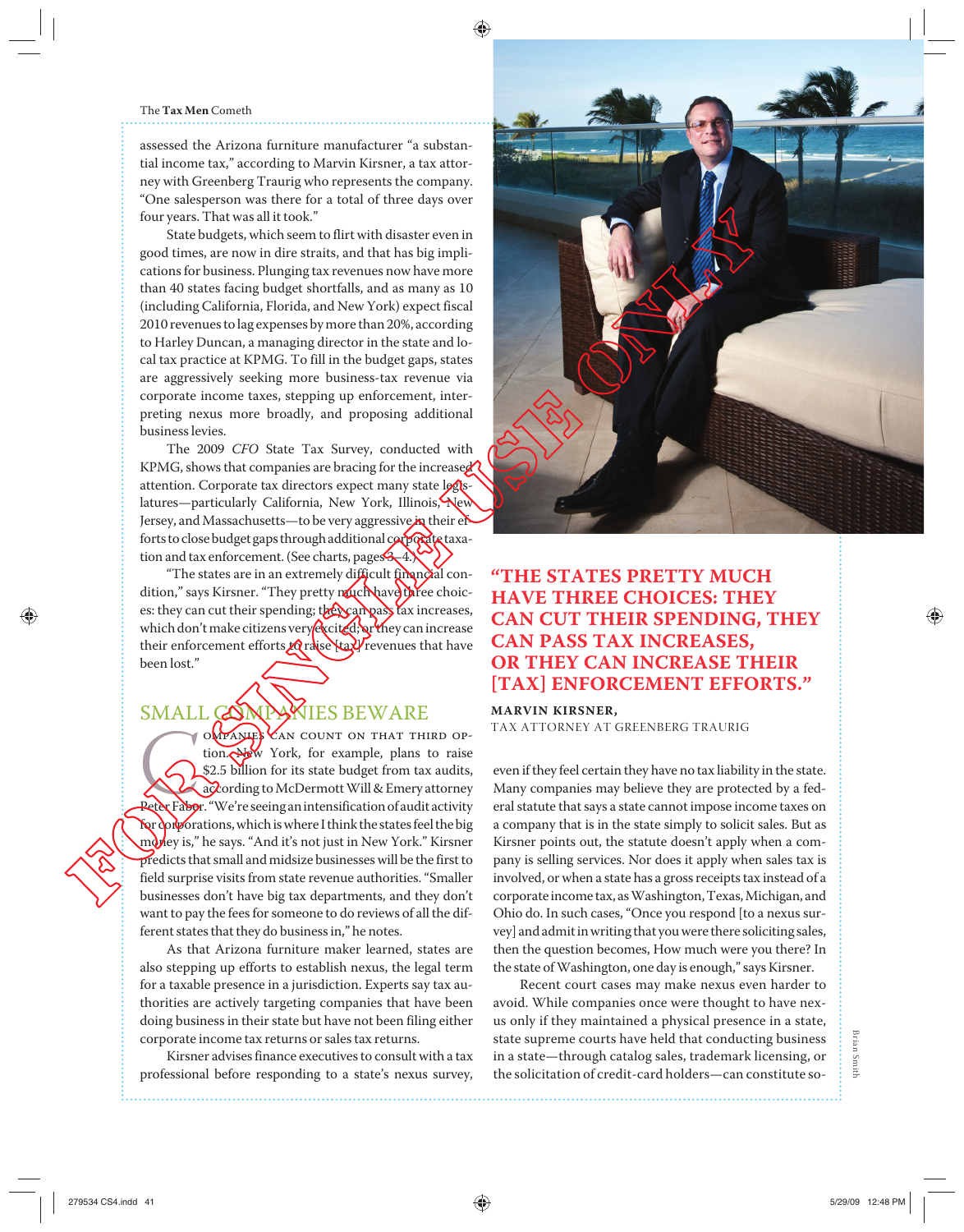### 1 What is your overall impression of the tax environment in each state?



2 How do each state's revenue department policies and systems influence your company's decision to locate or expand there?



3 How concerned are you that your state's fiscal condition will negatively affect your company in some way in the next 12 months?



called economic nexus and subject a company to tax. In the recent case of *Amazon* v. *New York,* an Empire State trial court ruled that if an Internet retailer generates at least \$10,000 worth of sales through referral agreements in New York in a given year, it has nexus and must collect and remit New York sales tax. Amazon.com will likely appeal the decision, but in the meantime, other states, including Illinois and California, are considering adopting New York's approach.

In Massachusetts, the state supreme court is consid-

#### **THE BEST AND WORST**

The charts on this page and the next highlight states ranked best and worst on six key measures. For more, see www.cfo.com/statetax.

ering a case in which a regional tire retailer is arguing that it does not have to collect use tax on tires sold in New Hampshire—the Bay State's sales-taxfree neighbor—to Massachusetts residents. Massachusetts tax authorities contend that the retailer knew those customers intended to use the goods in Massachusetts, and should have charged a 5% tax and remitted the resulting monies to the Massachusetts

Department of Revenue. If the state prevails, the ruling may affect other chain retailers with outlets in both states.

The last time the U.S. Supreme Court weighed in on nexus issues was in 1993, and it has indicated that any further action on the issue should come from Congress. Legislation regarding nexus has been introduced in the House, but it is unclear when or whether it will move forward. As a result, "the state courts are not getting any guidance, so they're just saying we'll do what we think is right," says Kirsner.

## AUDIT THYSELF

NOTHER APPROACH GAINING FAVOR<br>
WITH state revenue departments is to require unitary reporting, in which compa-<br>
nies must consolidate all their business<br>
units or affiliated companies and report<br>
their combined income in t with state revenue departments is to require unitary reporting, in which companies must consolidate all their business units or affiliated companies and report ducts business there. The state can then levy a tax on that income based on a formula that varies by state, but typically considers the proportion of the company's sales, property, and personnel in the state relative to its overall business. "It's a way of bringing out-of-state business into your web," says Faber.

Massachusetts is moving to unitary filing this year, says Paul Beecy, a Boston-based partner with Grant Thornton. Historically, states east of the Mississippi have used singleentity or some form of combined reporting, with every parent or sister company filing its own return, while those west of the Mississippi have generally taken the unitary approach. Now, a number of eastern states are considering unitary filing, says Beecy. Besides Massachusetts, Vermont, New York,